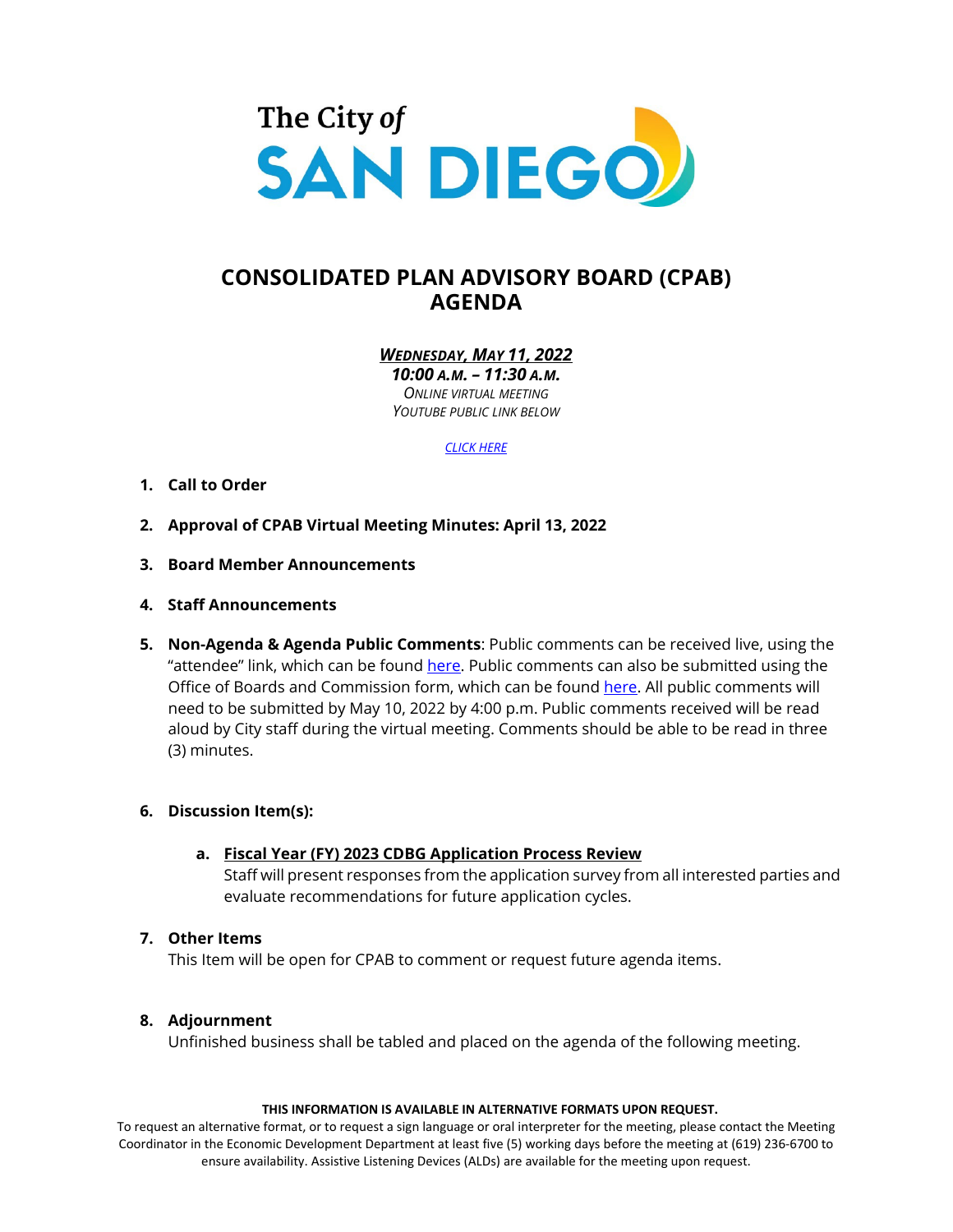

#### \*\*\*\*\*

# **Tentative Future Meeting Dates/Times**

*Subject to change. CPAB meetings are usually scheduled the second Wednesday of the month. Check CDBG website a[t http://www.sandiego.gov/cdbg](http://www.sandiego.gov/cdbgl) for latest information, locations, and special meetings.*

*Please note, all CPAB meetings will be held virtually for the near future.*

- Wednesday, May 11, 2022 at 10 a.m.
- Wednesday, June 08, 2022 at 10 a.m. *(possible adjournment)*
- Wednesday, July 13, 2022 at 10 a.m.
- Wednesday, August 10, 2022 at 10 a.m.
- Wednesday, September 14, 2022 at 10 a.m.
- Wednesday, October 12, 2022 at 10 a.m.
- Wednesday, November 09, 2022 at 10 a.m.
- Wednesday, December 14, 2022 at 10 a.m. *(possible adjournment)*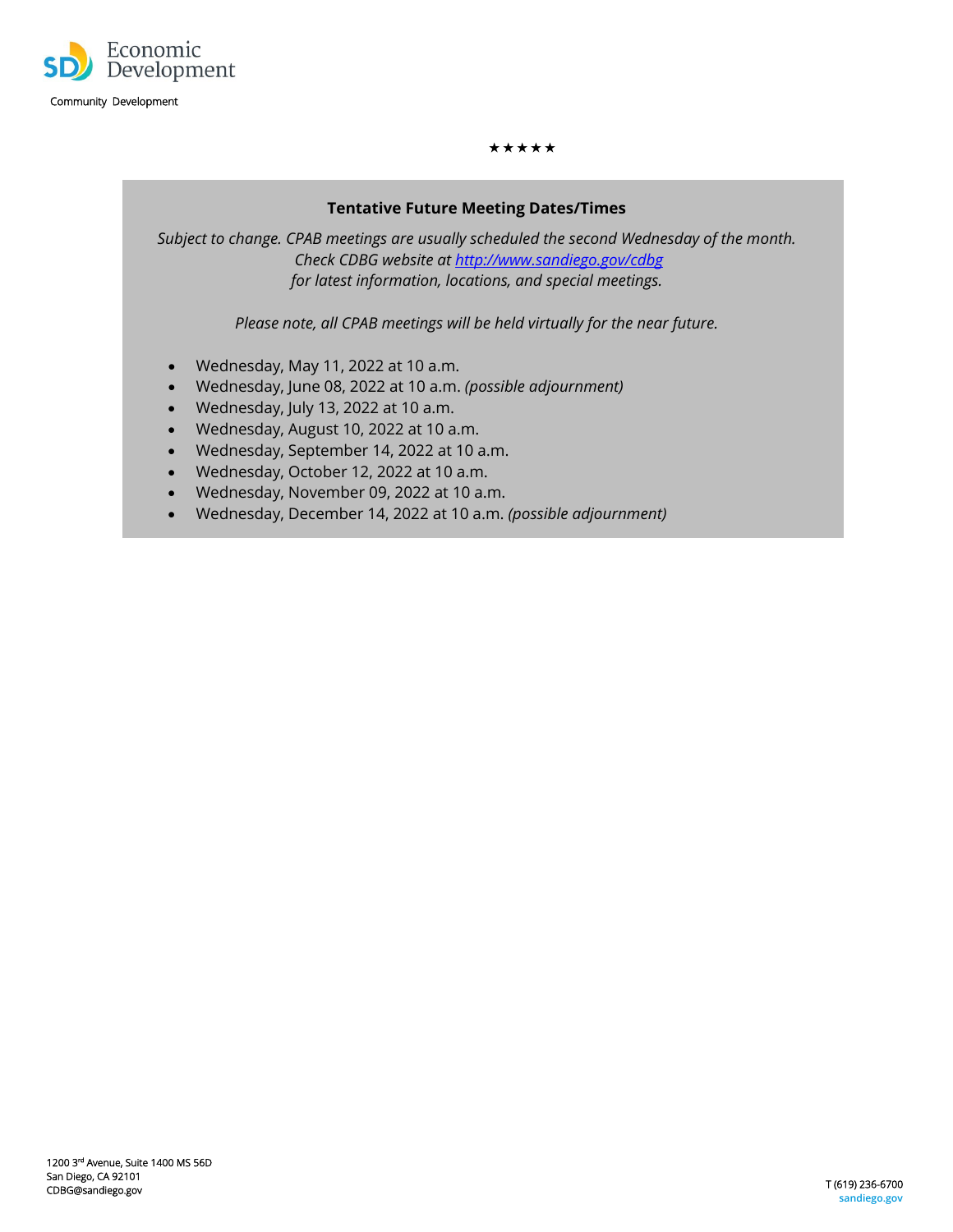

### **CONSOLIDATED PLAN ADVISORY BOARD (CPAB)**

# **MINUTES**

# **Wednesday April 13, 2022**

# **VIRTUAL CPAB MEETING**

# **[\(LINK\)](https://www.youtube.com/watch?v=2maS3IT1iY4)**

| <b>BOARD MEMBERS PRESENT</b>                                                                                                                                                                                                                               | <b>BOARD MEMBERS ABSENT</b>                                                                                                  |
|------------------------------------------------------------------------------------------------------------------------------------------------------------------------------------------------------------------------------------------------------------|------------------------------------------------------------------------------------------------------------------------------|
| Eileen Gonzales, Council District 3<br>$\bullet$<br>Brenda Campbell, Council District 4<br>$\bullet$<br>Rich Thesing, Council District 7<br>$\bullet$<br>Peter Dennehy, Council District 9<br>$\bullet$<br>Patrick Batten, Council District 5<br>$\bullet$ | VACANT, Council District 1<br>VACANT, Council District 2<br>VACANT, Council District 6<br>Victoria Barba, Council District 8 |
|                                                                                                                                                                                                                                                            |                                                                                                                              |

| <b>STAFF PRESENT</b>                                                                                                                                                                                                                                                                                                       | <b>ATTENDANCE</b>                                                   |
|----------------------------------------------------------------------------------------------------------------------------------------------------------------------------------------------------------------------------------------------------------------------------------------------------------------------------|---------------------------------------------------------------------|
| Monica Hardman, Deputy Director<br>$\bullet$<br>Angela Nazareno Clark, Program<br>٠<br>Manager<br>Michele Marano, Community<br>$\bullet$<br>Development Coordinator<br>Leonardo Alarcón, Community<br>$\bullet$<br>Development Project Specialist<br>Nadine Hassoun, Community<br>$\bullet$<br>Development Project Manager | (Public had access to meeting via Zoom Webinar<br>and youtube link) |

# **Call to Order**

1. CPAB Chair Peter Dennehy called the meeting to order at 10:10 a.m. Peter Dennehy took role call; five board members were present. Quorum was achieved at the same time.

### **Board Member Announcements**

*2. No board member announcements were made*

### **Staff Announcements**

3. Community Development Project Manager Nadine Hassoun announced that in celebration of National Fair Housing Month in April the San Diego Regional Alliance for Fair Housing (SDRAFFH) is co-sponsoring the 7th Annual Fair Housing Conference on Wednesday, April 20th and Thursday, April 21st titled "Unraveling Segregation: A New Era in Fair Housing" It will be a virtual webinar. For more info and to register, please visit the San Diego Housing federation website at **housingsandiego.org**